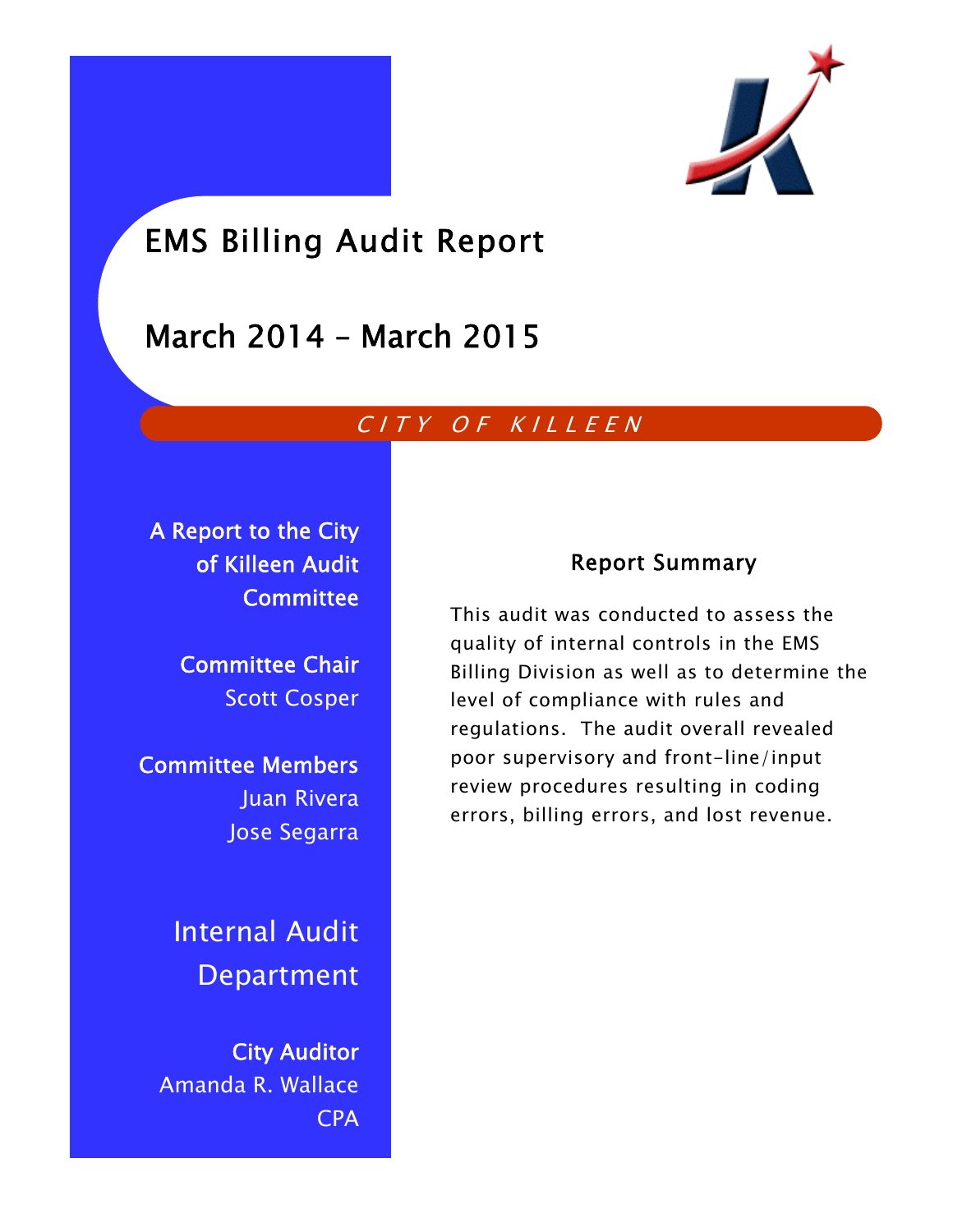### TABLE OF CONTENTS

## GOVERNMENT AUDITING STANDARDS COMPLIANCE

This performance audit was conducted in accordance with Generally Accepted Government Auditing Standards. Those standards require that the audit be planned and performed to obtain sufficient, appropriate evidence to provide a reasonable basis for the findings and conclusions based on the audit objectives. I believe that the evidence obtained provides a reasonable basis for the findings and conclusions based on the audit objectives.

### AUDIT STAFF

j

j

Amanda R. Wallace, CPA, City Auditor

Office of the City Auditor Killeen City Hall Phone: (254) 501-7685 Email: awallace@killeentexas.gov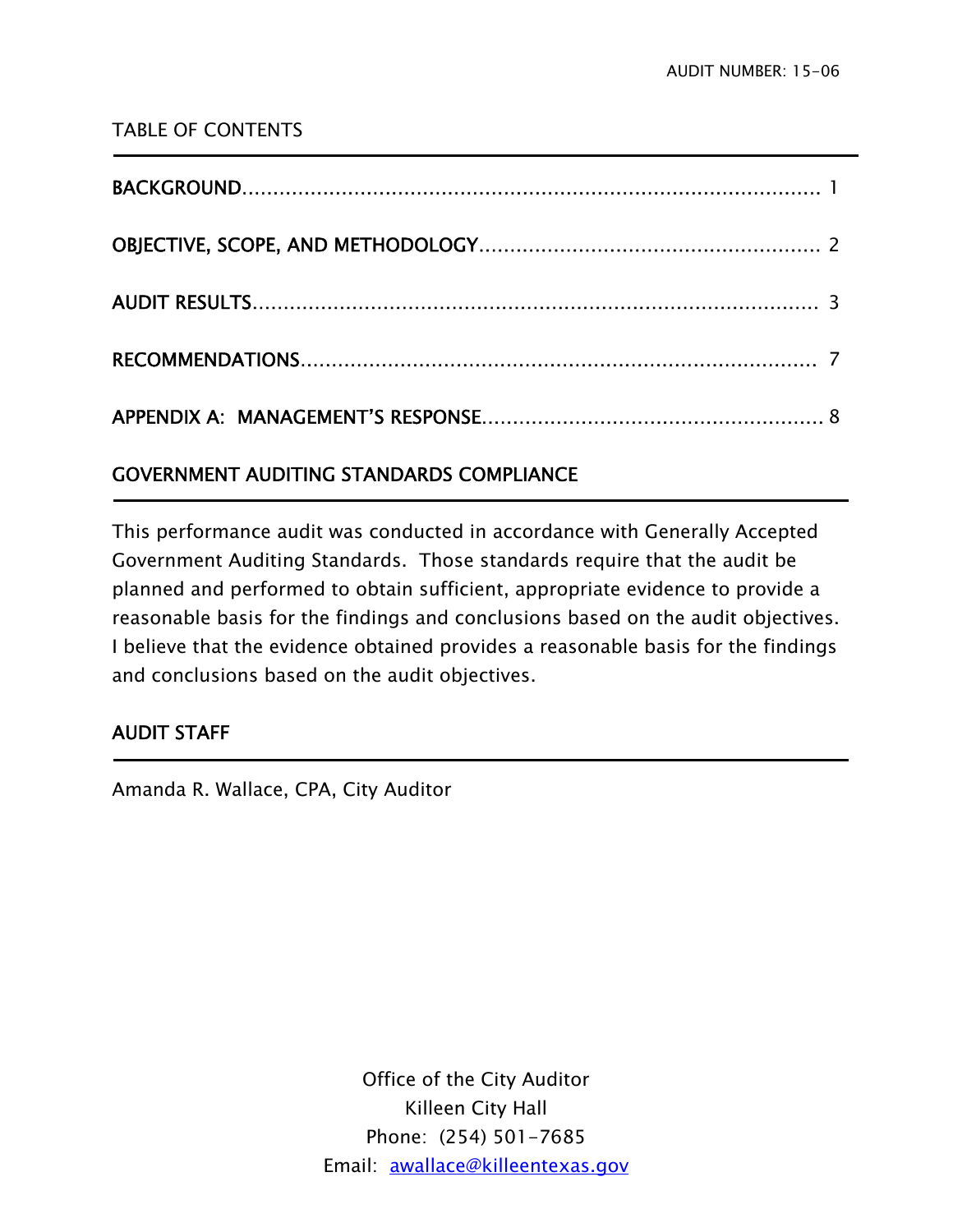

AUDIT REPORT **HIGHLIGHTS** 

#### Why This Audit Was **Conducted**

This audit was conducted in order to assess the quality of internal controls and to determine the level of compliance with rules and regulations.

#### What Was Recommended

It was recommended that more thorough review procedures be implemented at the EMS personnel level as well as the EMS Billing personnel level. These review procedures should include supervisory review and front-line or input review levels.

Mayor and Council,

I am pleased to present this audit of the Killeen Fire Department's EMS Billing Division.

#### BACKGROUND

The City offers Emergency Medical Services (EMS) to the citizens of Killeen, and operates this service within the Fire Department. These services are subsequently billed to insurances and patients.

#### OBJECTIVE AND SCOPE

The objective of the audit was to determine whether EMS Billing has adequate controls in place to safeguard the City's assets with regard to billing EMS activity, and to ensure that rules and regulations are properly followed.

#### WHAT WAS FOUND

The audit revealed errors in input and billing as well as poor supporting documentation and review procedures. These can be partially attributable to learning a new software system as well as a change in staffing; however, in whole, the review procedures both at the supervisory level and the front-line/input levels were poor, resulting in coding errors, billing errors, and lost revenue. With proper review procedures, the errors noted in the audit could have been avoided.

I appreciate the cooperation and assistance I received from the Fire Department staff during this audit.

angola P. Wallare

Amanda R. Wallace, City Auditor

# March 2014-March 2015 | March 2015 | March 2014-March 2015 | MS Billing Audit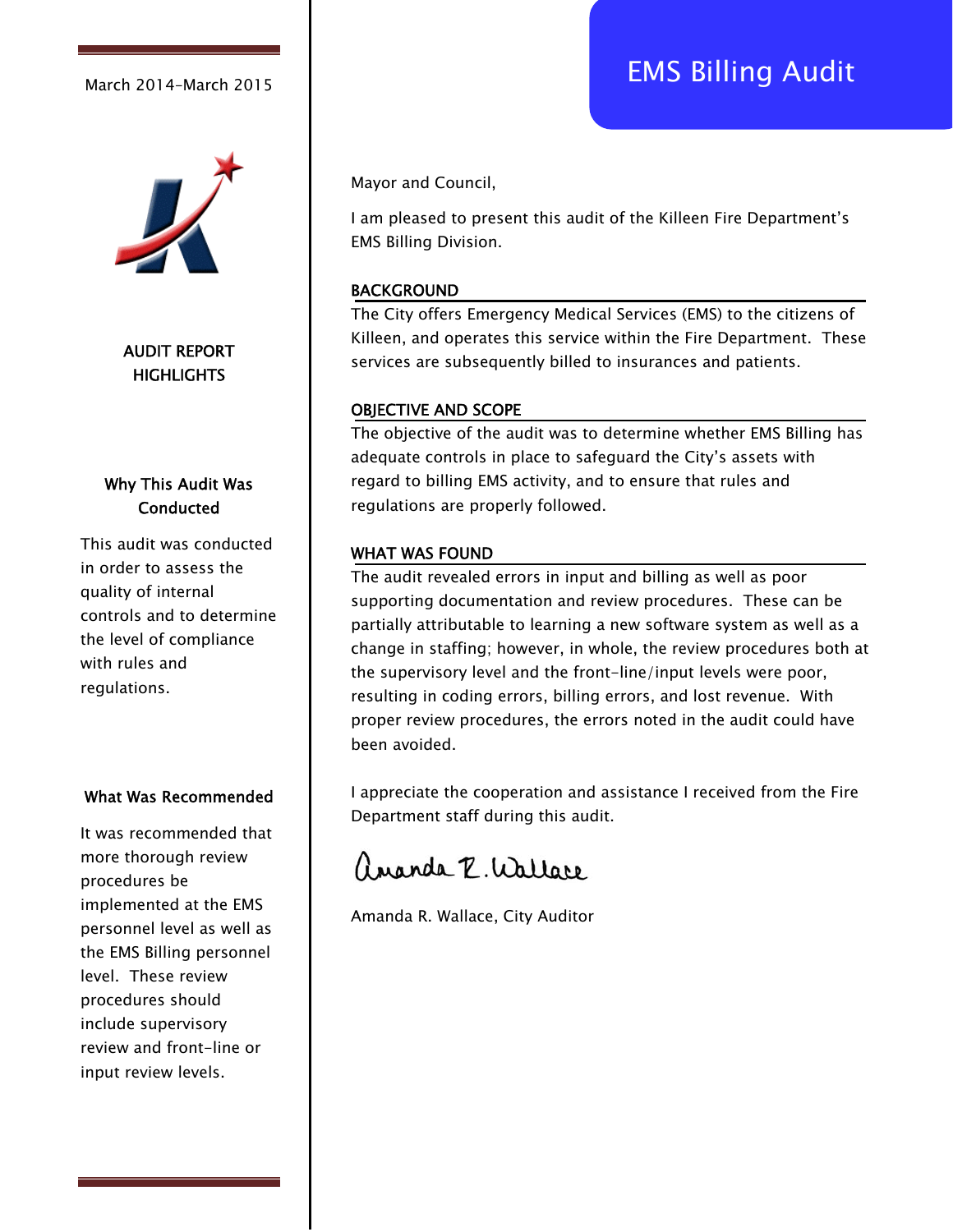#### BACKGROUND

j

The City of Killeen operates an emergency medical (ambulance) service within the Fire Department. When services are rendered, they are billed to the patient's insurance or to the patient if insurance is not applicable. The fees that are billed are based on the ordinance found in Chapter 4 of the Killeen Code of Ordinances, last amended in 2004.

When the Fire Department receives an emergency call, an ambulance is dispatched. Upon arrival, the team will evaluate the situation and determine appropriate transport to include determining the closest appropriate facility. EMS personnel document each call in detail to include a narrative of each situation. Upon completion of these reports, EMS Billing staff reviews the accounts and assigns the proper codes to bill for the services performed.

Each account generates a 30-day, 60-day, 90-day and 120-day bill until such time that payment is received. If payment is not received after all bills have been generated, the account is referred to the City's contracted collection agency for further collection effort.

Oftentimes, payments that are received from insurance companies reflect dramatically reduced charges by amounts determined to be "disallowed" by the insurance companies. These disallowed amounts are not consistent across all insurances, and the City cannot plan for the amounts that will be disallowed. It is not reasonable to reduce the fees charged, as Killeen's ambulance fees are already below those of other peer cities, and it will not change the fact that insurances will continue to reduce their payments by a disallowed portion. Currently the City writes off these disallowed amounts as required. This invariably inflates the uncollectible amounts reported each year even though it is not a reflection of poor practices or poor collection efforts.

Total charges during the audit period were \$6.4 million, with bad debt write-offs totaling \$1.7 million and disallowed portions totaling \$1.2 million. Bad debt write-offs are amounts that have been referred to the City's contracted collection agency for further collection effort. The bad debt write-offs combined with the disallowed portions for a total uncollectible amount of \$2.9 million yields a 46% uncollectible rate during the audit period.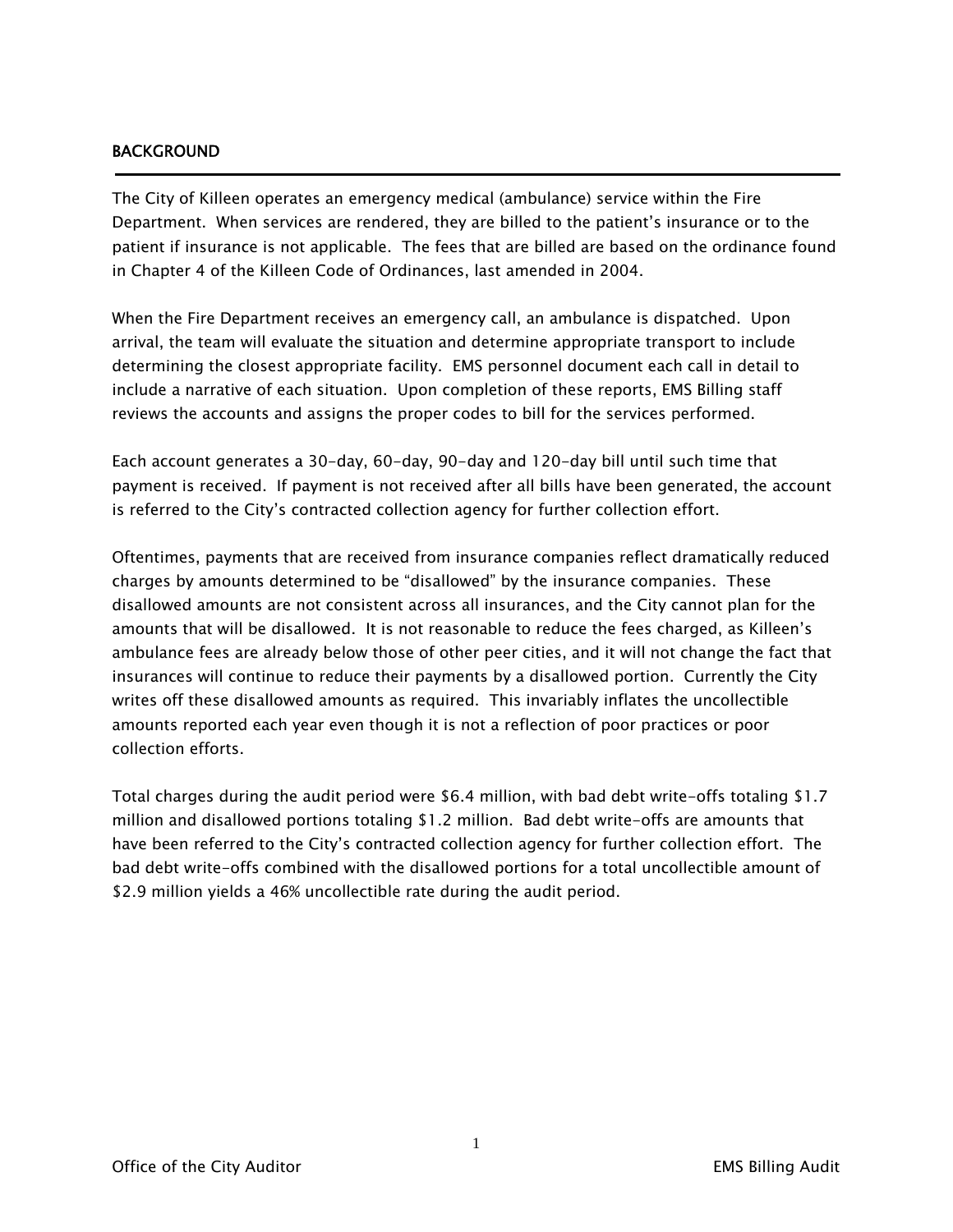#### OBJECTIVE, SCOPE, AND METHODOLOGY

The EMS Billing audit was conducted in order to assess the quality of internal controls and the level of compliance with applicable rules and regulations. This audit was also included in the FY2015 Audit Plan as presented to the City Council and the Audit Committee.

#### **Objective**

The objective of the audit was to determine whether EMS Billing has adequate controls in place to safeguard the City's assets with regard to billing emergency medical services, and to ensure that rules and regulations are properly followed.

#### Scope

The audit scope included EMS Billing activity for the period March 2014 through March 2015.

#### Methodology

To accomplish the audit objective, the following steps were performed:

- Conducted interviews with EMS Billing and other Fire Department staff and obtained information on policies and procedures as well as staff responsibilities.
- Obtained and tested data from the Fire Department and the Finance Department relating to EMS Billing.
- Analyzed supporting documentation to determine whether the policies and procedures were adhered to.
- Analyzed policies and procedures to determine effectiveness.
- Considered fraud, waste, and abuse as related to the audit objective.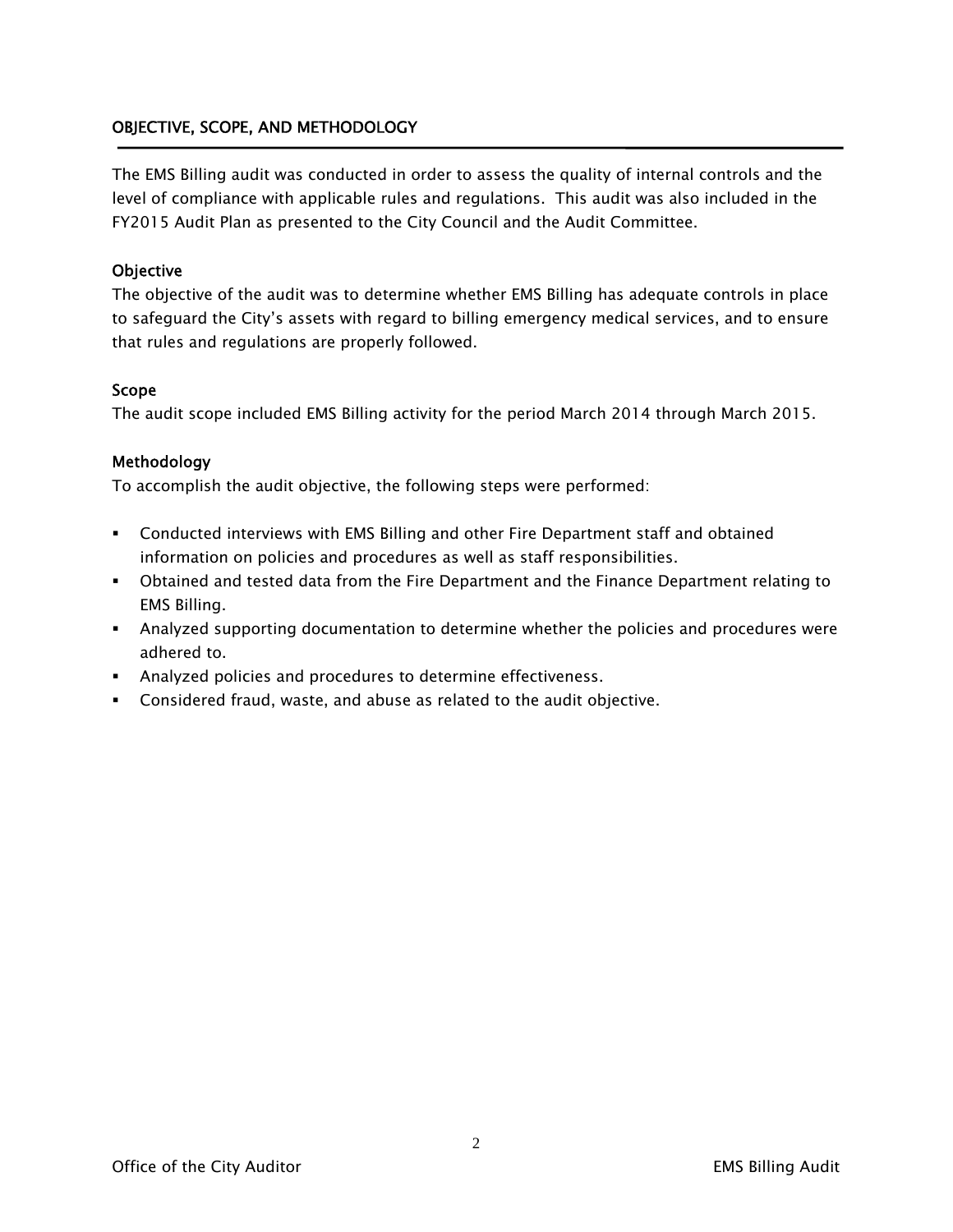#### AUDIT RESULTS

Ī

The audit focused on processes and the implementation of those processes in billing for emergency medical services provided by the Killeen Fire Department. During the audit period, the City transitioned to a new EMS Billing software called ZOLL from TriTech. The audit testing (taking into account both softwares) yielded a total of 84 accounts that were reviewed for various purposes to include proper billing, coding, billing cycles, refunds, and insurance recoupments. Each of these tests revealed areas in need of improvement. There were also some observations noted that would be useful to management. These are included in this report following the findings.

The general testing of 50 accounts tested for proper documentation, billing, coding and billing cycles. An additional sample of 24 refunds was tested for accuracy and timeliness. Lastly, 10 insurance recoupments were reviewed for proper posting. The findings for each sample ultimately revealed a need to implement more thorough review procedures, both at the input/billing level as well as the supervisory level.

#### Finding 1: A non-emergency transport was provided to an individual against policy.

By ordinance, the City of Killeen offers only emergency transports, and does not offer nonemergency transports. However, during the course of the audit, but outside of the audit period, an incident was reported to the auditor in which the Fire Department provided a nonemergency transport to an individual. The individual was transported to Scott & White to pick up medication, and was not billed for this transport. The EMS unit was out of service for more than an hour for the transport, resulting in lost revenue.

#### Finding 2: ICD-9 codes are not applied properly on a consistent basis.

The coding structure that EMS Billing is required to use in coding its bills is called the International Statistical Classification of Diseases and Related Health Problems (ICD-9). The testing of these codes as applied to the bills during the audit period revealed a 10% error rate. All of these coding errors occurred in ZOLL, the new billing software, and could have been corrected or avoided if proper review procedures were in place.

#### Finding 3: Follow-up/review procedures are not effective.

There were two incidents revealed in the audit testing, for a 4% error rate, in which the accounts were not followed up or reviewed timely. These two accounts have been delayed in the next billing step by more than 5 months resulting in one account not being sent to collections timely and the other account not moving to the next appropriate billing cycle timely. Proper review is essential in order to avoid missing filing deadlines with the various insurances.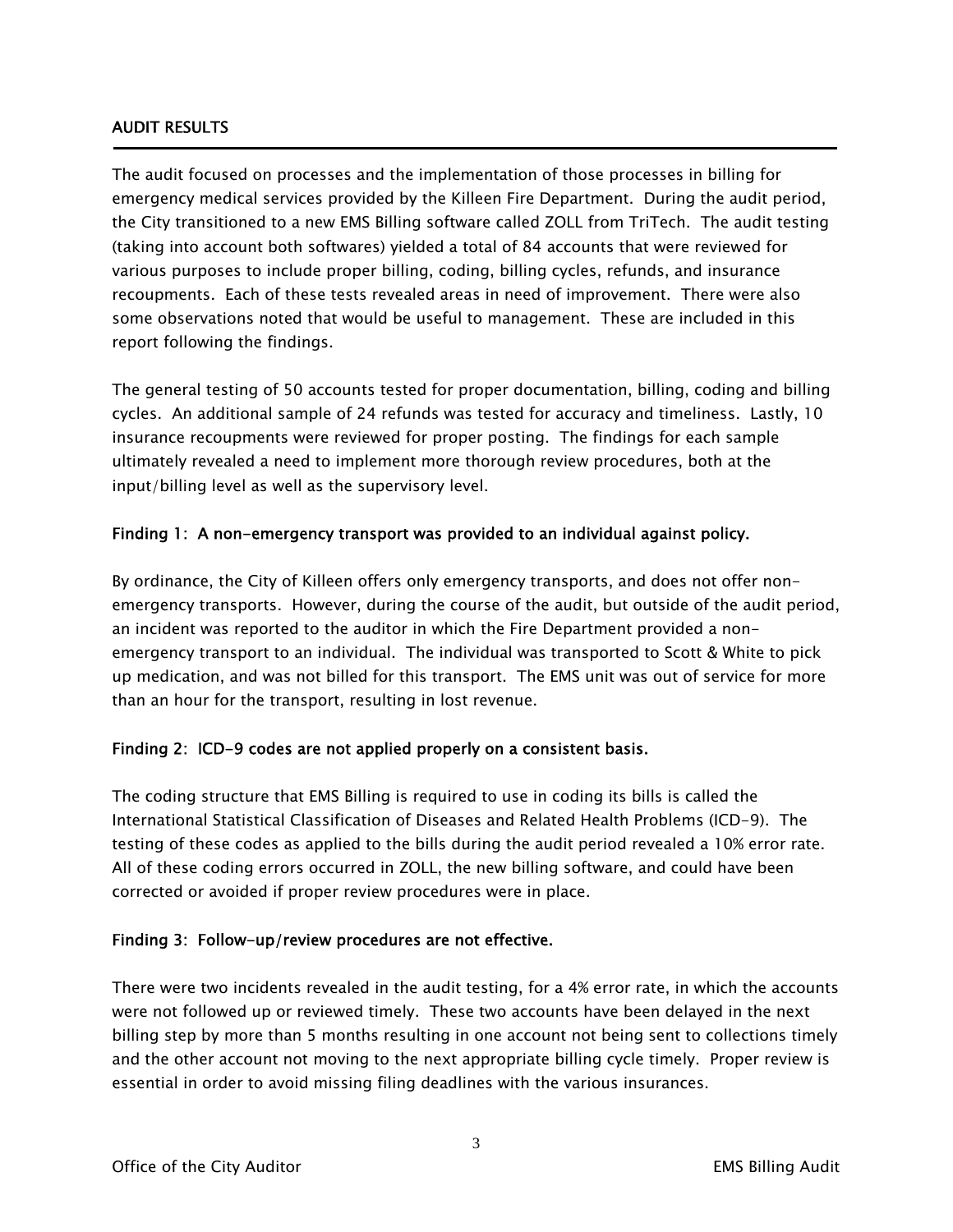#### Finding 4: An emergency transport outside of Killeen city limits was not recorded correctly.

When Killeen EMS responds to a call that is outside Killeen city limits, EMS bills Bell County a \$200 surcharge for the call. In order to track this activity, these accounts are billed in a separate directory within the software where the surcharge is applied to bill Bell County appropriately, and the service charges are applied within a separate directory in order to bill insurances and patients for only the services rendered. These two directories should be mirror images of one another with the exception of the \$200 surcharge for each account. Audit testing revealed one instance in which an account was not billed identically between the two directories. An error correction was made in one directory, but not made in the other, causing a slight difference between the two.

#### Finding 5: "Treatment No Transports" entered as "No Transports".

By ordinance, the City responds to all emergency calls in the City. There are instances in which patients are not transported or treated, usually at the patient's request. These are entered into the EMS Billing software (ZOLL) as "No Transports", and these calls cannot be billed. There are also instances in which patients receive treatment from EMS personnel, but are not transported. These are entered into the EMS Billing software as "Treatment No Transports" and these calls are billed to the patient. Audit testing revealed two accounts that were entered into ZOLL incorrectly as "No Transports" instead of "Treatment No Transports", resulting in lost revenue.

#### Finding 6: Non-covered mileage was combined with the base rate and inappropriately billed to Medicare/Medicaid at the combined rate.

Medicare and Medicaid require the City to combine the Basic Life Support/Advanced Life Support charges with the miscellaneous charges on each account. Mileage and non-covered mileage (for transports to facilities that are further in distance than the nearest appropriate facility) should be billed on separate line items from the base charge, resulting in potentially three billed line items on each account. Audit testing revealed three instances in which noncovered mileage was combined with the base rates and billed to Medicare/Medicaid as such. Because Medicare and Medicaid only pay a set amount per call, the City did not receive any inappropriate revenues from these errors; however, these errors preclude the City from billing the patient for the non-covered mileage, resulting in lost revenue.

#### Finding 7: The Informed Decision Making form is not consistently completed properly.

EMS personnel is required to obtain a properly executed Informed Decision Making form for each call, which requires the patient to explicitly consent to transport, no transport, etc. In cases where patients are unable to sign or complete the forms due to their conditions, this should be documented on the forms and signed by an EMS staff member. Audit testing revealed eight instances, in which these forms were not completed properly, resulting in an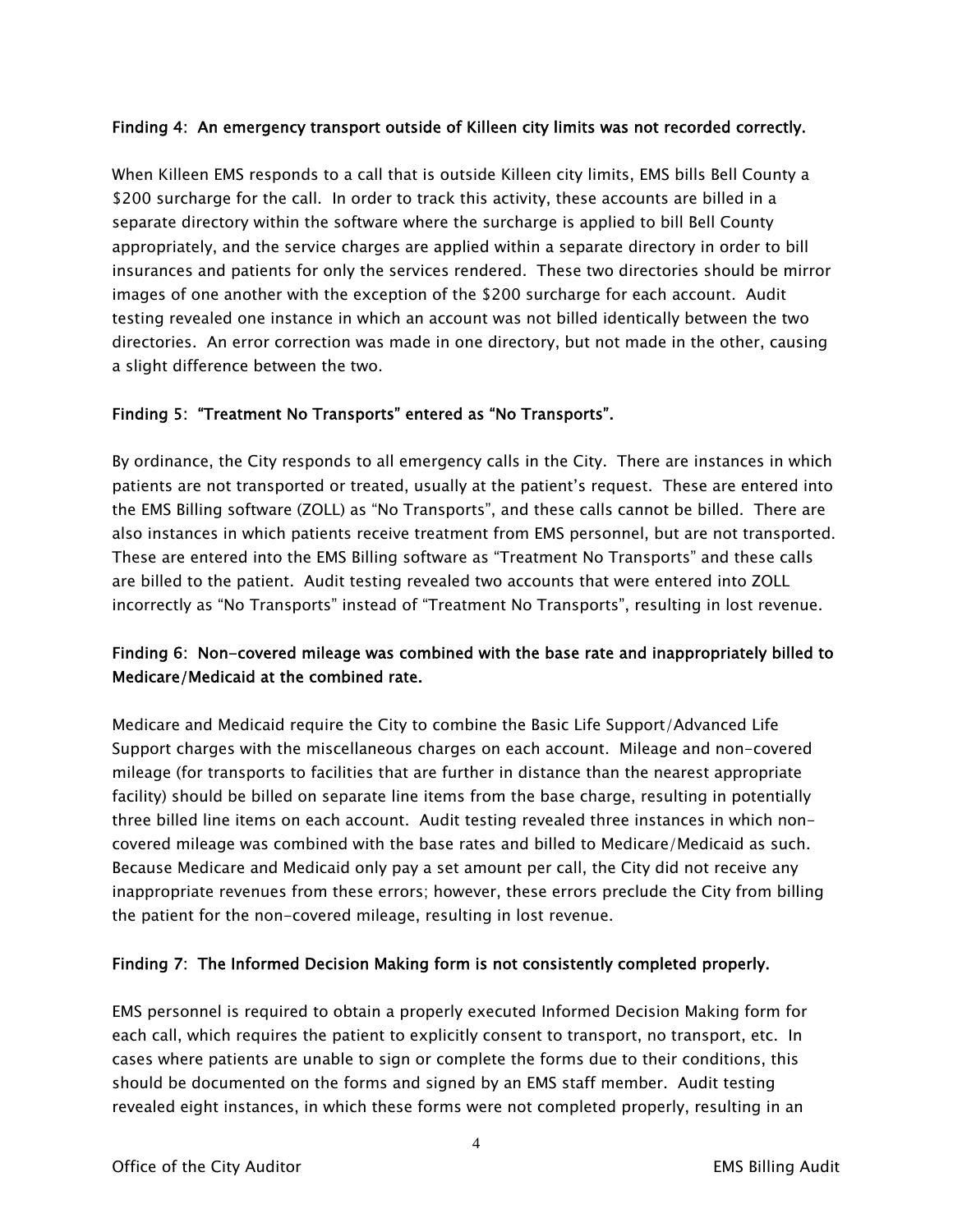error rate of 16%. These errors could cause adverse action to be brought against the City. Staff should be trained to properly to complete the form and follow-up personnel actions should be taken when, upon supervisory review, the form is found to be incomplete.

#### Finding 8: There are negative account balances totaling \$9,449 and multiple refunds that were not properly issued.

Negative account balances can occur when payment is received for more than the amount due, resulting in the need to issue a refund, or when there is an error in posting. The majority of the negative account balances noted in the audit testing were a result of refunds due to insurances or patients. Negative account balances should be reviewed regularly to ensure that refunds are issued promptly and errors are addressed timely.

Additionally, the refund process for EMS Billing requires staff to post the refund in the patient's account within the EMS Billing software, and then create a requisition in the City's financial software to initiate payment. Upon payment being issued to the payee, EMS Billing staff must then record the payment information in the EMS Billing software. Audit testing revealed that 11 out of 24 refunds (46%) posted to the patients' accounts in the EMS Billing software were not actually issued to the payee via the City's financial software.

#### Finding 9: Insurance recoupments are not posted correctly.

Insurance companies will often issue payment, but upon further review of an account determine that the payment issued was incorrect. When this occurs, the insurance companies will "recoup" the initial payment and re-issue payment for a new amount. This is usually reflected on a subsequent payment to the City in which the net payment amount from the insurance company reflects the recoupment and the new payment amount. Audit testing revealed that 6 of 10 (60%) of the recoupments posted during the audit period were not posted correctly. Recoupments should simply be posted in the EMS Billing software exactly as presented by the insurance companies.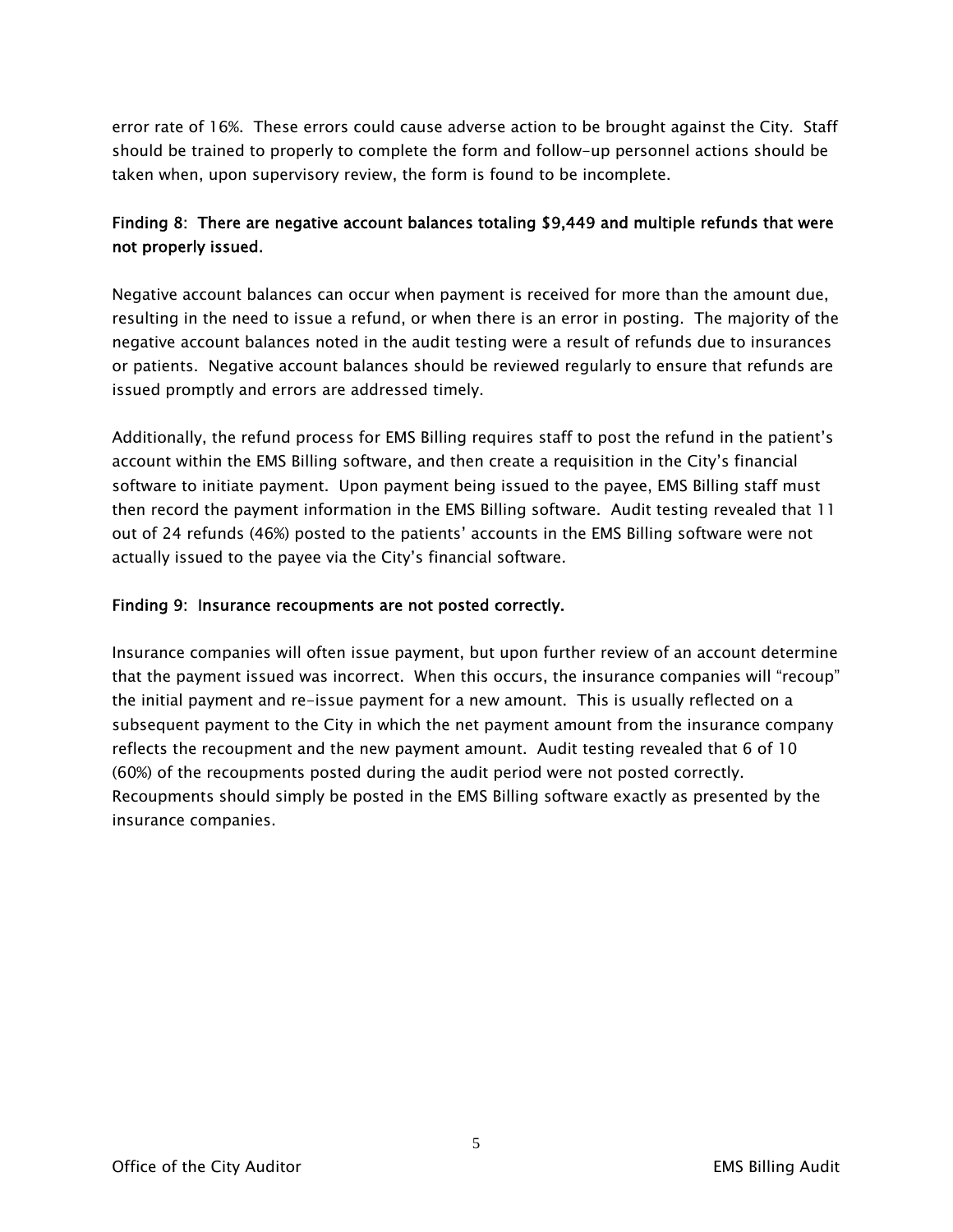#### OBSERVATIONS

1

The following observations were noted in the audit, but were not necessarily considered findings. However, they are important for management to be aware of.

#### Observation 1: The current ordinance is outdated.

The ordinance currently in place for ambulance service fees was last amended on August 24, 2004. These charges have since become outdated and do not align with other similar or surrounding cities. The ordinance should be reviewed and adjusted as needed.

#### Observation 2: The Revenue Rescue program is not cost-effective.

The Revenue Rescue program billed \$106,260 during the audit period and only collected \$28,287 during that same period for a collection rate of 27%. According to EMS Billing staff, this program is costly to administer with one staff-member nearly devoted to working these accounts. This program should be reviewed and a cost-benefit analysis should be considered. Based on the collection rate, the costs seem to outweigh the benefits of administering this program.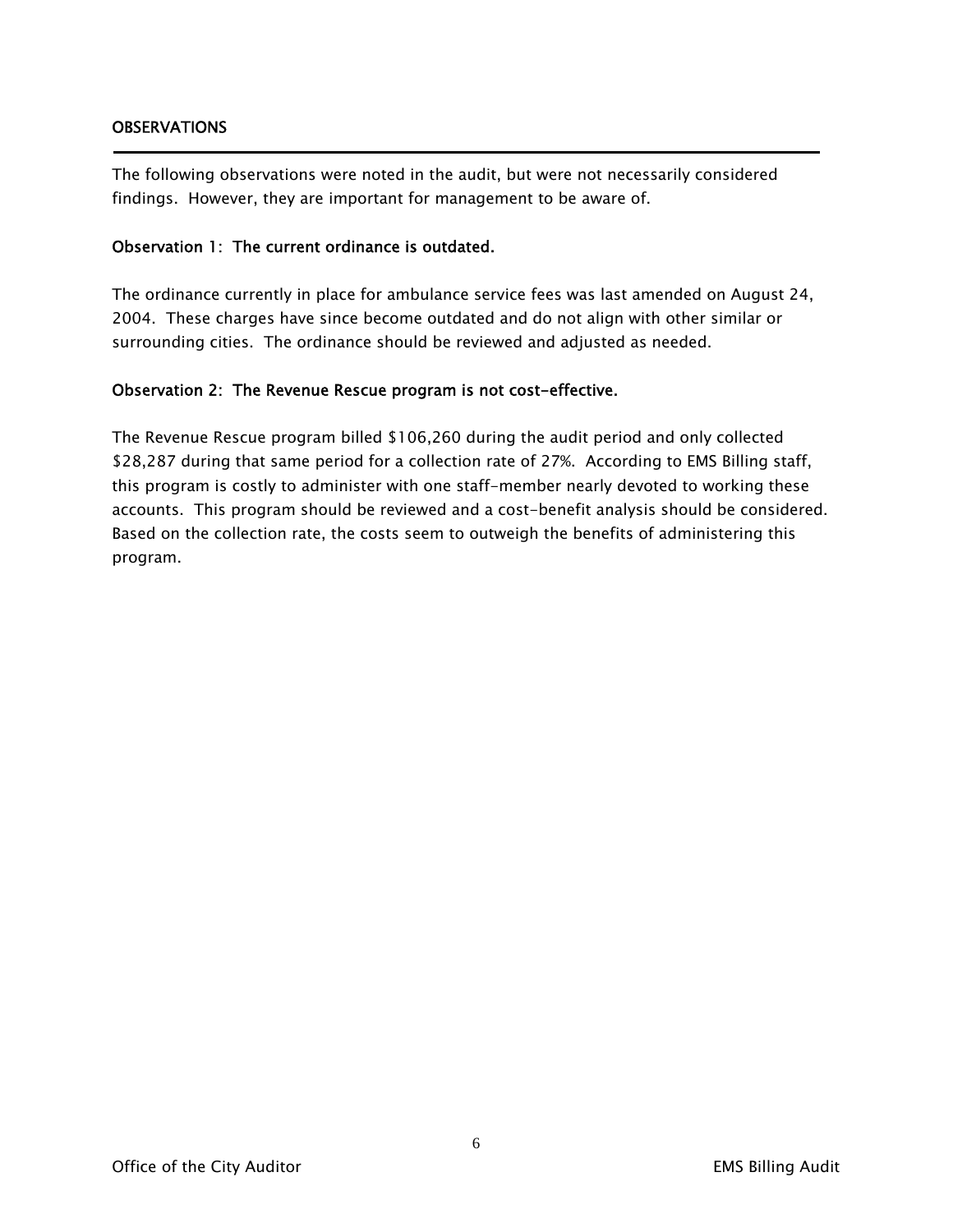#### RECOMMENDATIONS

The recommendations listed below are a result of the audit effort and are subject to the limitation of the scope of the audit. I believe that these recommendations provide reasonable approaches to help resolve the issues identified. I also believe that operational management is in a unique position to best understand their operations and may be able to identify more efficient and effective approaches, and I encourage them to do so when providing their responses to the recommendations. As such, I strongly recommend the following:

- 1. The City does not offer non-emergency transports as an EMS service; therefore, EMS personnel should comply with this policy and decline these requests.
- 2. EMS Billing staff should use the ICD-9 codes appropriately and review the codes used for accuracy before submitting bills.
- 3. There should be procedures in place to ensure that all accounts are reviewed timely.
- 4. Bell County calls should be entered into both directories identically except for the \$200 surcharge.
- 5. EMS Billing should review the call narratives and ensure that accounts are properly entered as "No Transports" or "Treatment No Transports", and that accounts are billed appropriately for "Treatment No Transports".
- 6. Mileage and non-covered mileage should be billed on separate line items from the base charge when billing Medicare and Medicaid.
- 7. The Informed Decision Making Form should be completed for each call. EMS staff should be trained on proper completion of the form and should be held accountable when, upon supervisory review, the form is found to not be completed properly.
- 8. Negative balances should be reviewed promptly to ensure that refunds are issued timely and that errors are corrected timely. Staff should ensure completion of the process of issuing refunds to include initiating payment through the City's financial software.
- 9. Insurance recoupments should be posted exactly as presented by the insurance company. The billing codes are currently set up within ZOLL for proper posting; however, staff training may be necessary to ensure that the correct process is followed.

See Appendix A for Management's Response to each recommendation.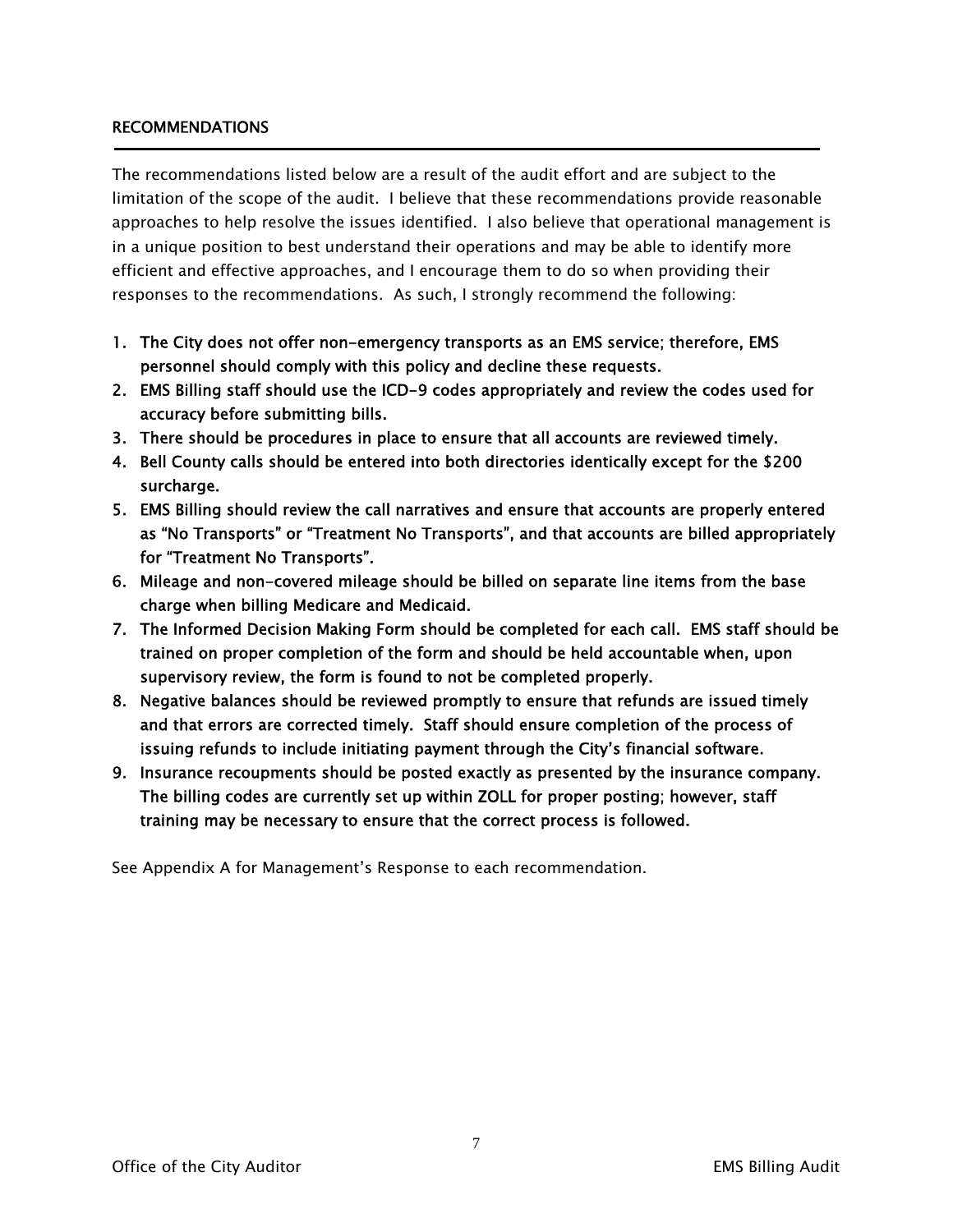j

#### MANAGEMENT'S RESPONSE



| To      | ÷                    | Amanda Wallace, City Auditor                             |
|---------|----------------------|----------------------------------------------------------|
| Via     | $\ddot{\phantom{0}}$ | Glenn Morrison, City Manager                             |
| From    |                      | JD Gardner, Fire Chief                                   |
| Date    | $\ddot{\phantom{a}}$ | 1 July 2015                                              |
| Subject | $\ddot{\cdot}$       | Management's Response to 2015 EMS Billing Audit Findings |
|         |                      |                                                          |

Below are the responses to the EMS Billing Audit findings, as well as recommendations to address these issues.

- 1. Non-emergency transports as an EMS service are not offered by the City. Educating the citizens and various facilities through flyers in the mail with their utility bills, reiterating the services we provide. Ensuring citizens are aware of private companies in the City that offer non-emergency transport. KFD personnel need to be reminded of this and comply with City policy.
- 2. ICD-9 Coding by EMS Billing Staff. Suggest that EMS Billing Staff implement a review process that ensures accuracy before submitting bills.
- 3. Reviewing of accounts in a timely manner. Despite an increase in call volume, staff numbers have not changed. These issues have been brought to the attention of the Assistant City Manager (Internal) during our meetings and will hopefully be addressed in the forthcoming months while the transition to the Finance Department takes place.
- 4. Bell County calls should be entered into both directories identically except for the \$200 surcharge. It is suggested that procedures be updated to include reviewing of Bell County calls for accuracy.
- 5. "No Transports" or "Treatment No Transports". Updating of procedures in the EMS Billing Office to ensure accurate reviewing of call narratives to avoid loss of revenue by ensuring "treatment no transports" are billed accordingly. EMS Staff are to ensure the correct information is entered on the "informed decision making form" and if treatment is given the forms should indicate this.

201 NORTH 28TH STREET, KILLEEN, TX 76541 254.501.7667 WWW.KILLEENTEXAS.GOV